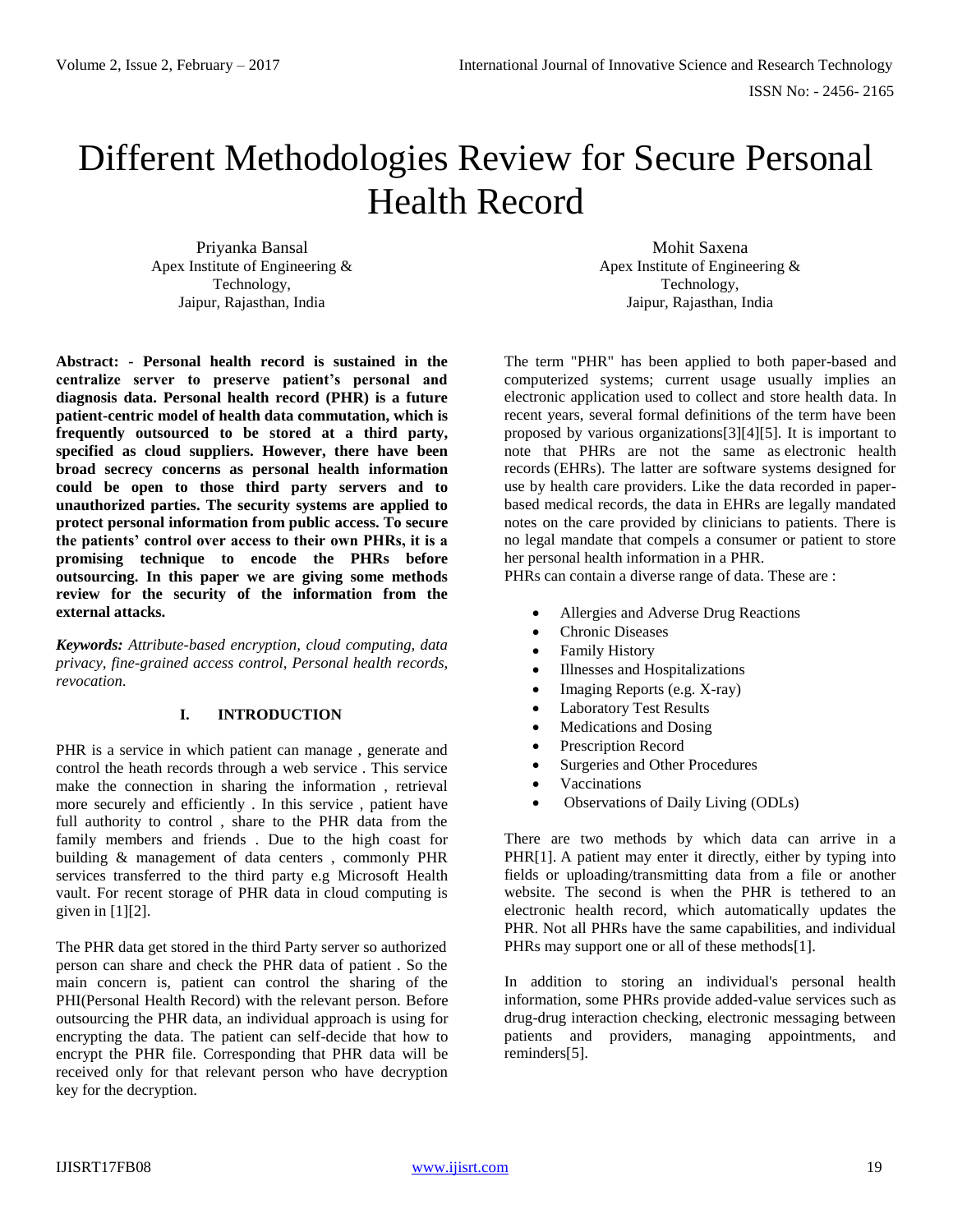### *A. Benefits*

PHRs grant patients access to a wide range of health information sources, best medical practices and health knowledge. All of an individual's medical records are stored in one place instead of paper-based files in various doctors' offices. Upon encountering a medical condition, a patient's health information is only a few clicks away.

Moreover, PHRs can benefit clinicians. PHRs offer patients the opportunity to submit their data to their clinicians' EHRs. This helps clinicians make better treatment decisions by providing more continuous data[1].

PHRs have the potential to help analyze an individual's health profile and identify health threats and improvement opportunities based on an analysis of drug interaction, current best medical practices, gaps in current medical care plans, and identification of medical errors. Patient illnesses can be tracked in conjunction with healthcare providers and early interventions can be promoted upon encountering deviation of health status. PHRs also make it easier for clinicians to care for their patients by facilitating continuous communication as opposed to episodic. Eliminating communication barriers and allowing documentation flow between patients and clinicians in a timely fashion can save time consumed by face-to-face meetings and telephone communication. Improved communication can also ease the process for patients and caregivers to ask questions, to set up appointments, to request refills and referrals, and to report problems. Additionally, in the case of an emergency a PHR can quickly provide critical information to proper diagnosis or treatment.

# **II. LITERATURE REVIEW**

*In 2014 RaseenaM [et.al]* presented a paper for Personal Health Record (PHR) service, a method that allows patients share their medical information with other family and friends, as well as health care providers. Generally, PHR data is hosted to the third party service providers for interoperability and accessibility. However, this convenience poses serious security and privacy challenges as data is stored in third party servers mostly in cloud storage.To improve on security, the data is encrypted before storing in third party servers. Still many issues such as risk of privacy, scalability in encryption key management, and organized user access and revocation, are persistent. This pose as a challenge in achieving finegrained, cryptographically enforced data access control. In order to achieve this, the paper proposes a novel patientcentric framework. The framework is based on multiple data owner scenario, instead of commonly used single owner scenario. In this framework, a high degree of privacy is assured by using multi authority attribute based encryption (ABE). ABE allows dynamic modification of access policies or file attributes, and on demand user/attribute revocation. Though ABE is promising, it does not efficiently handle

workflow based control scenario, which is based on users' identity rather than attribute. To overcome these issues, this paper proposes an Attribute Based Broadcast Encryption (ABBE) [1].

*In 2015 KanchanHadawale[et.al]*presented a paper for Personal health record (PHR). With PHR is patient's personal and diagnosis information is managed, and is stored at a third party service providers, mostly in Cloud. With PHR, patient manages and creates her own health record and control the sharing of it. By the very nature, PHR poses high security and privacy risks. This advocates for PHR to be rightfully protected and secured, so that the patient's personal health information (PHI) from unauthorized users. Such protection scheme is easier said than done, as it is the patient who has control over access to their own PHR. This paper focuses on PHR, and outlines the security, and privacy aspects of PHR. This paper suggests ABE, and looks into the benefits, such as scalable key management, multiple data owners, and protection against unauthorized access. It emphasizes that that multiple data owners can access same type of patients' data from third party servers and guarantees high degree of privacy. [2]

*In 2013 Susheel R. Deshmukh[et.al]* presented a paper for healthcare industry which is rapidly growing its digital world pushing for an increase in need for online exchange of medical data among healthcare providers. A personal healthcare record (PHR) is a patient-driven model for such an exchange of healthcare information. In this method, the patient holds the access and coordinates personal healthcare information (PHI) and shares this information with healthcare providers, family and friends. For better interoperability, PHR is hosted by third party storage service providers, mostly in Cloud. However, outsourcing patient PHR to storage servers pose major privacy concerns, and they are not covered entities under HIPAA. This has led to increasing number of security attacks in recent years. As a common practice, patient encrypts PHR before storing it thus guarantees the patients' control over access to their own PHR. The main challenge with encryption is that it does not offer granularity and it is not scalable solution. To achieve granular and scalable data access control for PHR, an attribute based encryption (ABE) is proposed in the paper. ABE provide more scalable and interoperable options for better access to information between the different healthcare entities. ABE supports more efficient and on-demand revocation of users/attribute, and emergency access in critical scenarios [3].

*In 2014 Mr.Prasad P S[et.al]* presented a paper for Personal health record (PHR). With PHR is patient's personal and diagnosis information is managed, and is stored at a third party service providers, mostly in Cloud. This comes with the cost of exposing personal health information (PHI) to third party servers and to unauthorized parties. Encryption of PHR before being storage in third party server is a method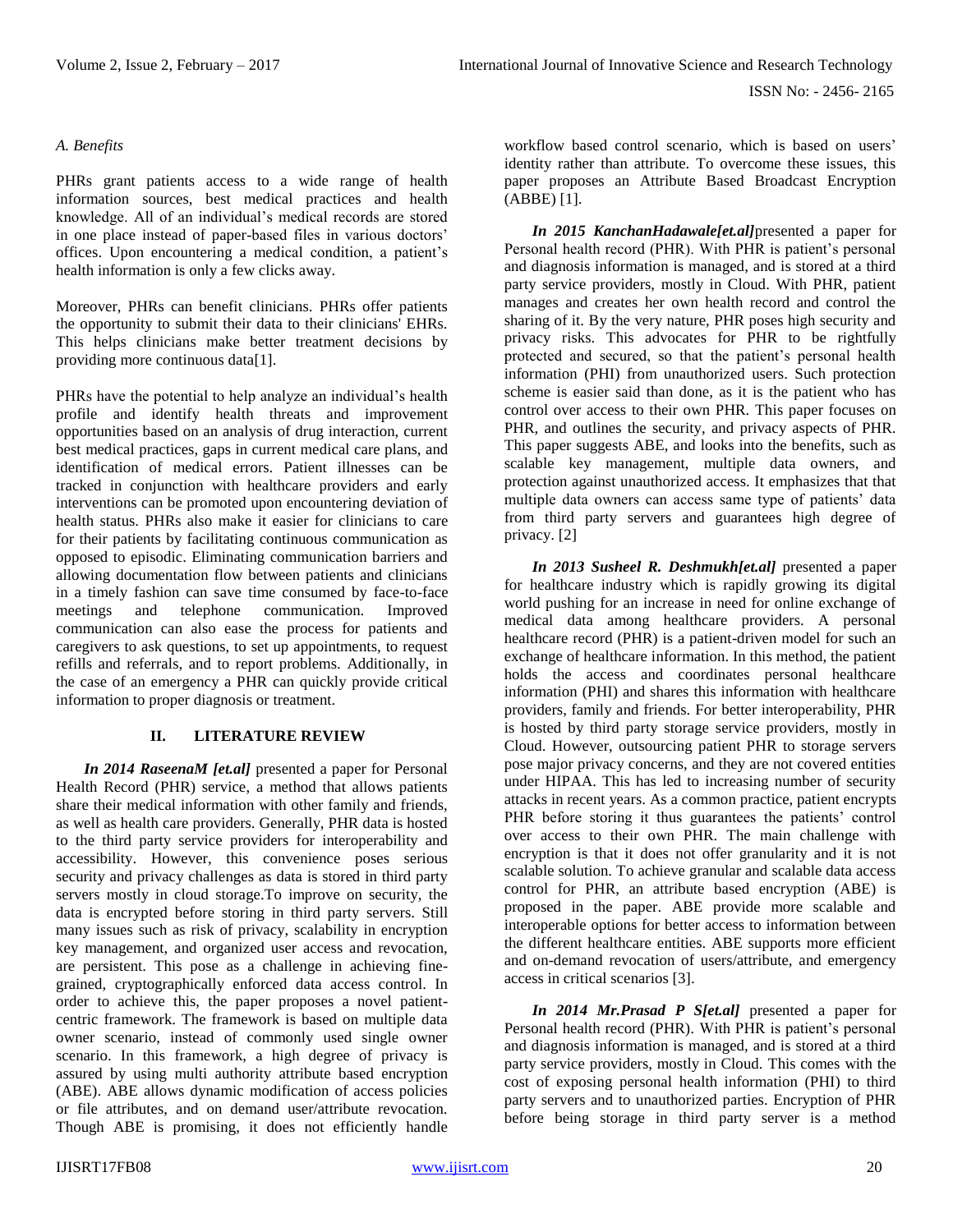commonly used, which assures the patients' control over approach to her PHR. However, encryption does not mitigate the risks of privacy exposure and poses key management challenges as we scale up the model. Encryption also lacks the flexible access control and is not efficient in user revocation. This calls for an improved method in accomplishing finegrained and cryptographically imposed data access control. This is an improvisation without affecting the core functionality of the patient to have good control over accessibility and distribution to her PHR. In order to have control for data access to PHRs stored in semi trusted severs, this paper proposes a novel structure of providing a wholesome solution for PHR and at the same time retaining the patient-centric aspects of PHR. It proposes to leverage attribute-based encryption (ABE) practices to achieve scalable and granular data access control for PHR. In this paper, the author concentrates on the multiple data owner scenario, which is different from commonly used method of using encryption in secure data storage. ABE allows using multiple data owner scenario, by this it divides the users in the PHR system into several security domains. Such segregated module of security domains decreases the key management complexity for owners and users, when the system is scaled up in growth. Along with multiple security domains, ABE offers benefits of patient confidentiality and guarantees multi authority ABE. This method is immensely helpful in an emergency scenario, ABE scheme provides break-glass access to dynamic change of access policies or file attribute, and supports on-demand user/attribute revocation. Intense analytical and test results show improved security, scalability, and efficiency of with this ABE scheme [4].

*In 2013 Priyanka Korde[et.al]*presented a paper for the design and implementation of Personal Health Records (PHR). PHR is online application that enables people to access and manage their personal health information (PHI). The patients have control over access to PHI. Since the data is stored online in third party servers, security need to be implemented. This is achieved by using the attribute based encryption (ABE) to encrypt the data before move it online. With ABE, uses multiple owner scenarios and keeps the PHR in multiple security domains. This reduces the overhead associated with key management for owners and users. ABE also promises a high degree of privacy for patients' records. This ABE scheme gives PHR owner with full control of data. Performance and security analysis tests conducted with ABE shows that the scheme is highly efficient [5].

| <b>Paper Write</b>                              | Year | <b>Methodology</b>                                                        | <b>Description</b>                                                                                                                                          |
|-------------------------------------------------|------|---------------------------------------------------------------------------|-------------------------------------------------------------------------------------------------------------------------------------------------------------|
|                                                 |      |                                                                           |                                                                                                                                                             |
| Raseena<br>M[et.a][1]                           | 2014 | Secure Sharing of Health monitoring<br>by ABE(attribute Based Encryption) | ABE algorithm is describe for ABE<br>encryption                                                                                                             |
| Kanchan<br>Hadawale[et.al]<br>$\lceil 2 \rceil$ | 2015 | Secure Sharing of Health monitoring<br>by ABE(attribute Based Encryption) | Paper is working for ABE health<br>monitoring based algorithm.                                                                                              |
| Susheel R.<br>Deshmukh[3]                       | 2013 | Attribute based Encryption for<br>personal Health monitoring              | Results are showing in terms of time<br>for Key generation                                                                                                  |
| Mr.Prasad P S<br>$[4]$                          | 2014 | ABE encryption based Health<br>Monitoring                                 | They show flow chart for the<br>PHR(Personal Health Record) by use<br>ABE(Attribute based Encryption)                                                       |
| PriyankaKorde[et<br>.al] $[5]$                  | 2013 | ABE, AES and MD5 cryptographic<br>based health monitoring                 | In this paper, they describe the<br>algorithm of the ABE,<br>AES(Advanced Encryption Standard)<br>and MD5 cryptographic algorithm for<br>show the security. |

Table 1. Review of Different Papers

*ArpanaMahajan et al. (2012)* reviewed the safe access to this new, promising model of health information exchange, the PHR which is focused on the patients. For storing of this data,

however, subcontractors are commonly employed, and to guarantee the patients' power over entry to their own PHRs, it is therefore a good idea to encode the PHRs prior to